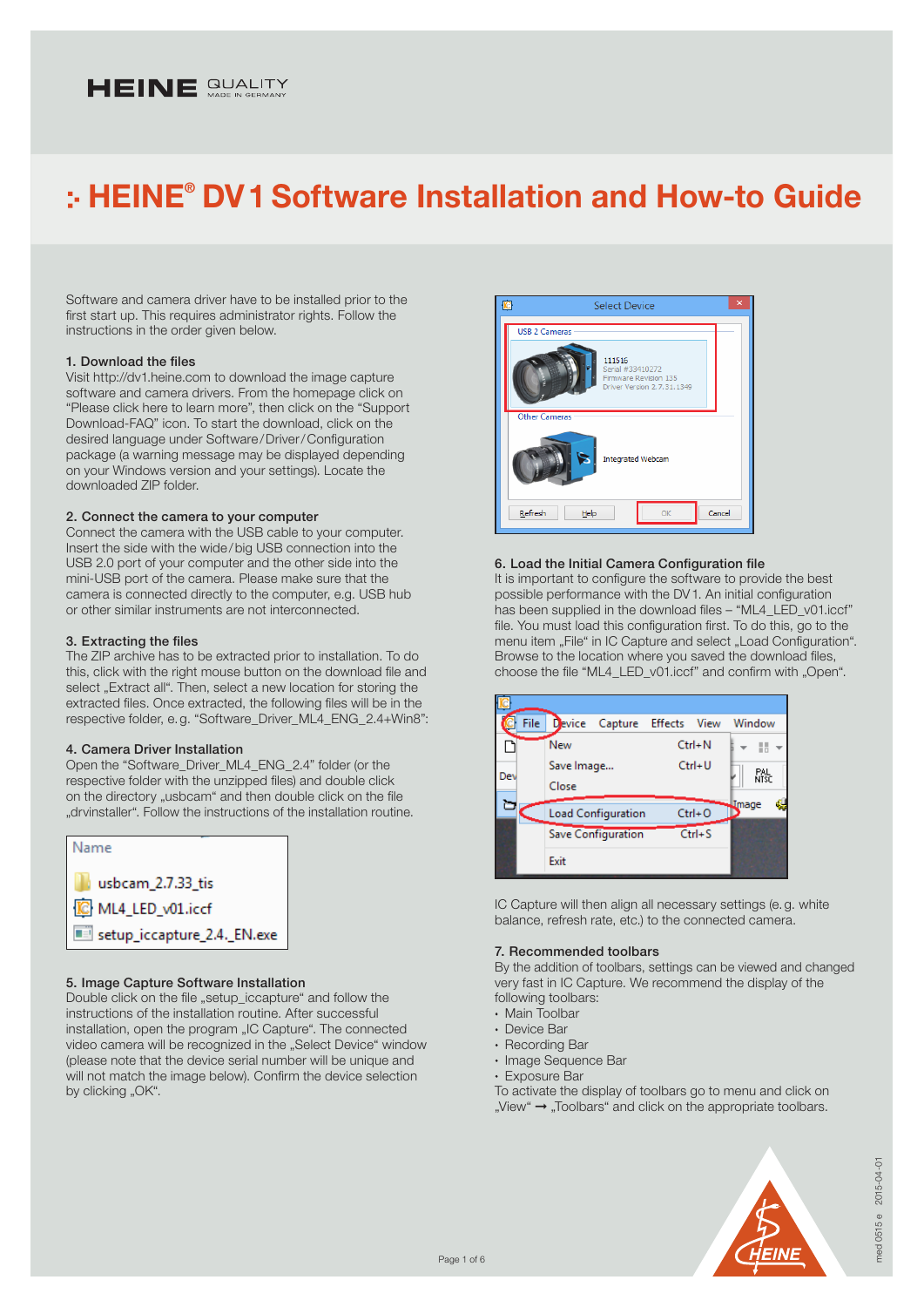# HEINE SUALITY



### 8. Video Recording Settings and How-To

#### A) Setting the video compression

To ensure smooth video recording the compression has to be set correspondingly.

Before recording to the hard disc, the video compression has to be checked/corrected every time, as the compression is not saved in the configuration file.

On the Recording Bar, choose the codec "MJPEG Compressor" from the dropdown list and click on the gear-wheel on the right to change further settings.



In the newly opened window, use the slide control to set the value to 0.40 and confirm with "OK".

| <b>MJPEG Codec Parameter</b><br>x                                               |  |  |  |  |
|---------------------------------------------------------------------------------|--|--|--|--|
| Paradigm Matrix M-JPEG Codec 1.01<br>Quality<br>0.40<br>Default<br>Cancel<br>OK |  |  |  |  |

### B) Setting the storage location of your video files

When recording videos and/or photos, it is important to select a storage location so they can be found quickly. We recommend you create a Target directory folder for your files before performing these steps.

On the very right of the "Recording" toolbar the chosen folder is displayed. To change the Recording settings for the file generated, click on the File Manager button on the right of this field.

| v | Video File C:\DV1\Video_0001 15-03-17 <time>.avi</time> |  |
|---|---------------------------------------------------------|--|
|   |                                                         |  |
|   |                                                         |  |

In the "Video File" tab that opens, perform the following operations: choose "Enable automatic video filename generation", select the Target folder you created as the Target directory by clicking on the "Change…" button, type in the Filename prefix you wish all of your video files to have, and choose a "Time stamp" to select a date format.

| ×<br><b>Recording Settings</b>                                  |  |  |  |  |
|-----------------------------------------------------------------|--|--|--|--|
| Video File Advanced<br>Codec                                    |  |  |  |  |
| <b>Automatic Naming</b>                                         |  |  |  |  |
| Enable automatic video filename generation                      |  |  |  |  |
| Target directory: C:\DV1\<br>Change                             |  |  |  |  |
| Filename prefix: Video_                                         |  |  |  |  |
| Index $\overline{\smash{\checkmark}}$                           |  |  |  |  |
| Time stamp<br>HH-MM-SS<br>Time stamp V<br>(e) YY-MM-DD HH-MM-SS |  |  |  |  |
| <b>Video File</b>                                               |  |  |  |  |
| 間<br>C:\DV1\Video 0001 15-03-17 14-01-57.avi                    |  |  |  |  |
| Cancel<br>OK<br>Apply<br>Help                                   |  |  |  |  |

Confirm your selections with "Apply" and close the window by clicking "OK".

# C) How-to record videos

Video recording can be started via the Recording toolbar (see image below) or the dialogue box "Record Video File".

| File   |                               |                          |                           |        | Device Capture Effects View Window |     |                                                                | Help        |
|--------|-------------------------------|--------------------------|---------------------------|--------|------------------------------------|-----|----------------------------------------------------------------|-------------|
|        | $\blacksquare$ $\blacksquare$ |                          | $\blacksquare$            |        | $\mathbf{L}$   $\mathbf{n}$        |     | $\frac{35}{22}$ BG $\rightarrow$ $\frac{11}{10}$ $\rightarrow$ |             |
| Device |                               |                          | DFM 42BUC03-ML (39310181) |        |                                    |     | v                                                              | PAL<br>NTSC |
| 语      |                               | $\bullet$ $\blacksquare$ |                           | $\Box$ | Format                             | AVI |                                                                |             |
|        | tò                            | П                        | 臂                         | ā      | Display Saved Image                |     |                                                                | -65         |
|        | O<br>Auto                     |                          |                           |        |                                    |     |                                                                |             |

To display the dialogue box "Record Video File", go to the menu item "Capture" and select "Toggle Recording Info Dialog". You will find the buttons to control the recording at the bottom of the dialog box.

| Record Video File<br>x                                 |
|--------------------------------------------------------|
| Codec<br><b>AVI</b><br>MJPEG Compressor                |
| Filename<br>C:\DV1\Video_0001 15-03-17 <time>.a</time> |
| Information<br>Recorded: 00:00:00.0<br>ξŲ<br>Frames: 0 |
| Settings                                               |

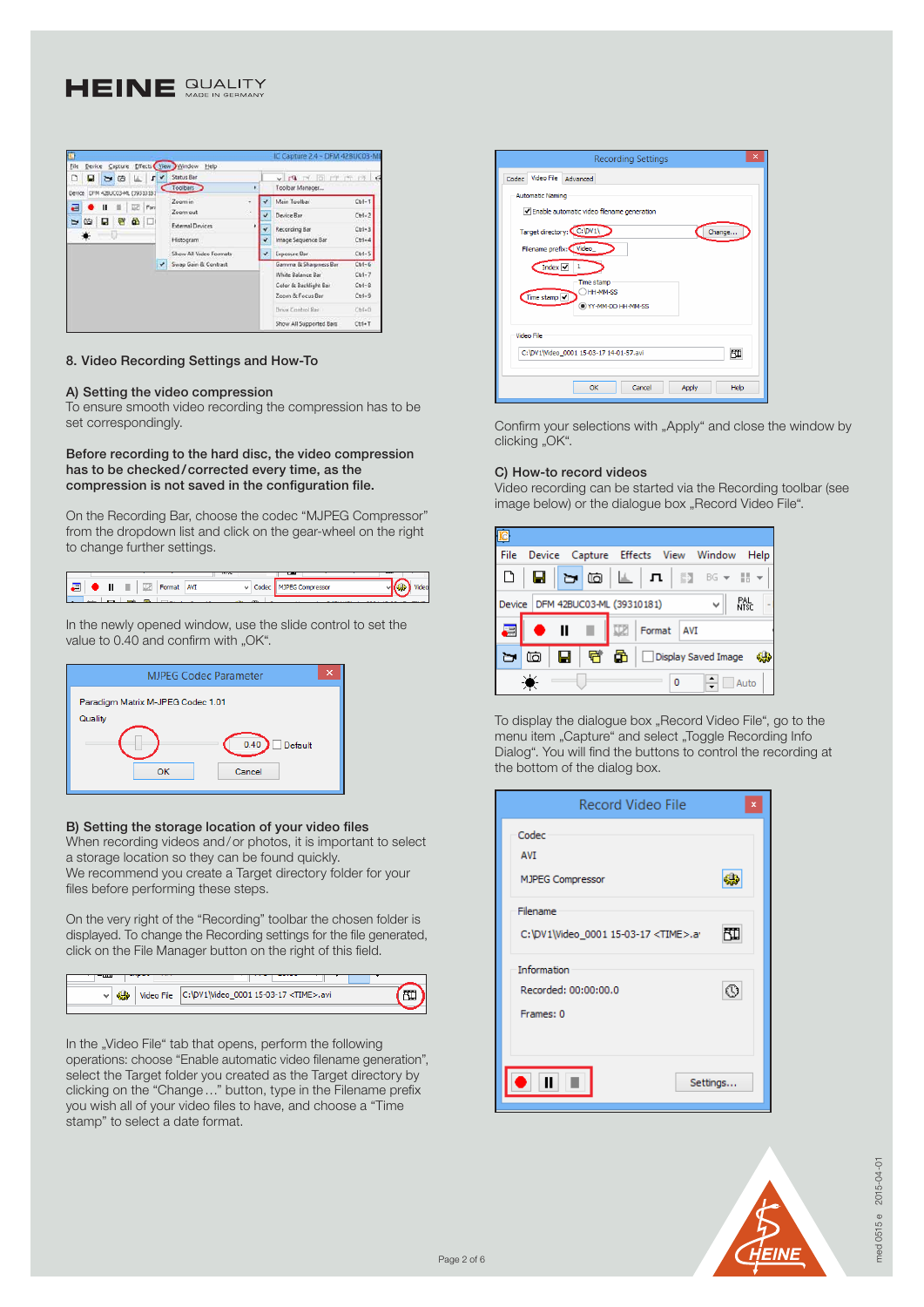# HEINE SUALITY

# 9. Still Image Capture Settings and How-To

Photographs can be taken directly with IC Capture. Alternatively, photographs can also be generated from the recorded videos. These produce higher quality images, especially with quickly changing images. For this, software such as VLC is required.

# A) Setting the storage location of the photographs

Settings of these snapshots can be defined using the toolbar "Image Sequence Bar". Click on the gear-wheel (see image below) to open the dialogue.

|  |                                                                         | 120 | Format | $\sim$ 1 AV1 |     |  |
|--|-------------------------------------------------------------------------|-----|--------|--------------|-----|--|
|  | $\overline{\mathbf{G}}$ $\overline{\mathbf{H}}$ $\overline{\mathbf{G}}$ |     |        |              | Y0. |  |
|  |                                                                         |     |        |              |     |  |

On the "Filename and Target" tab select the field "Target directory" and click on the button "Change..." to select the storage location. On this tab you can also define a Filename prefix, and an Index and a Time stamp for every file. Save your selection by clicking on "Apply".

| Sequence Settings                                                              |
|--------------------------------------------------------------------------------|
| <b>Filename and Target</b><br>Miscellaneous<br>Automated Sequence<br>File Type |
| Target directory: C:\DV1\<br>Change                                            |
| Filename prefix: Photo_                                                        |
| Index $\overline{\smash{\checkmark}}$<br>1                                     |
| Time stamp<br>HH-MM-SS<br>Time stamp $\sqrt{}$<br>YY-MM-DD HH-MM-SS            |
| OK<br>Cancel<br>Help<br>Apply                                                  |

# B) File Type Settings

The File Type of the Saved Image Files is defined on the "File Type" tab. To display the tab go to the menu item "Capture"  $\rightarrow$ "Image Sequence Settings" and choose the "File Type" tab. 3 file formats are available:

· BMP – Windows Bitmap Uncompressed image file 3.5MB · JPG – JPEG compressed Compressed image file, file size depends on the compression factor

• TIFF Uncompressed image file 3.5 MB

We recommend JPG setting for Image File Type

|                                                                                    | <b>Sequence Settings</b> |                           |  |  |  |
|------------------------------------------------------------------------------------|--------------------------|---------------------------|--|--|--|
| File Type<br>Filename and Target                                                   | Miscellaneous            | <b>Automated Sequence</b> |  |  |  |
| Image File Type<br><b>BMP - Windows Bitmap</b><br>DiPG - JPEG Compressed<br>) TIFF |                          |                           |  |  |  |
| JPG-Quality                                                                        | 100 %                    |                           |  |  |  |
| Cancel<br>Apply<br>Help<br>QK                                                      |                          |                           |  |  |  |

Click "Apply" to save any changes.

### C) Action and Hotkey Selection

Additional settings for capturing photographs can be selected on the "Miscellaneous" tab. The check box "Displayed Saved Image" must be deactivated.

We recommend using the key "Space" as Hotkey. This activates the Space bar as the key you press to take a photo and save it in the folder you defined beforehand.

| <b>Sequence Settings</b>         |               |                              |  |  |  |  |
|----------------------------------|---------------|------------------------------|--|--|--|--|
| File Type<br>Filename and Target | Miscellaneous | Automated Sequence           |  |  |  |  |
| Action<br>Display Saved Image    |               | Hotkey<br>Key:<br>Space<br>v |  |  |  |  |
|                                  |               |                              |  |  |  |  |
|                                  |               |                              |  |  |  |  |
| QK                               | Cancel        | Help<br><b>Apply</b>         |  |  |  |  |
|                                  |               |                              |  |  |  |  |

To save the settings click on the button "Apply" and then click "OK" to close the window.

# D) How-to Take Still Images

To take photographs click on the header of the Live Window of the video to activate the window. The activated window can be recognized by the darker window bar (see in the first image below). If the Live Window is not activated, the window header is lighter in colour and the text is not as dark (see the second image below).



Photo capturing can be triggered by pressing the Hotkey defined earlier (the space bar). The recorded images will not be shown, but will be automatically saved in the destination folder.

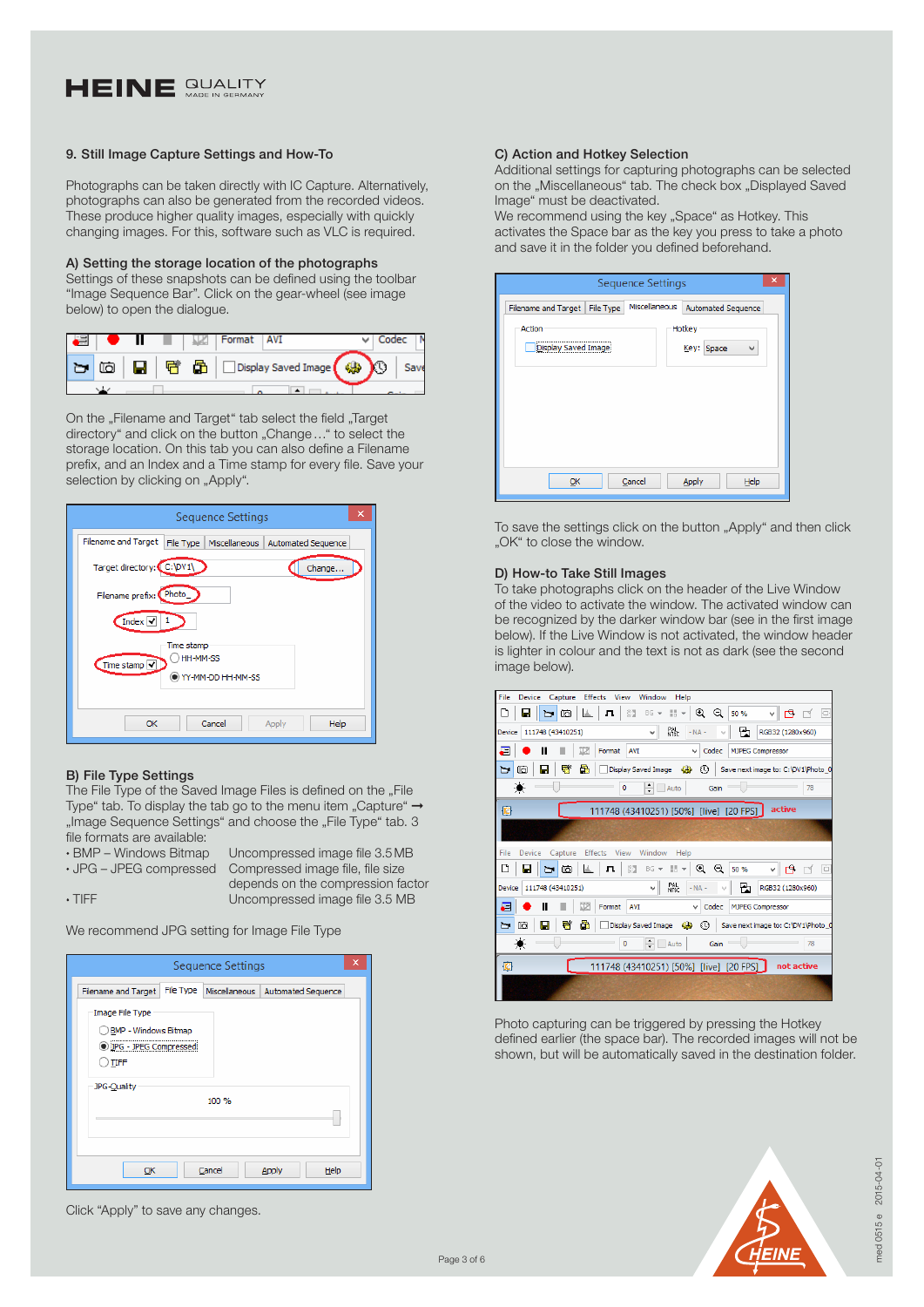

# NOTE: Check the Photo settings via the toolbar

The most important settings can be controlled via the "Image Sequence Bar" on the toolbar. To display the toolbar go to menu and click on "View" → "Toolbars" → "Image Sequence Bar". On the toolbar you can see at first glance whether the check box . Display Saved Image is activated and in which folder images are saved. The file name is also displayed – if the index number is higher after recording a photo, the still shot was saved successfully.

|                                                                                                      | IC Capture 2.4 - [111748 (43410251) [75%]           |
|------------------------------------------------------------------------------------------------------|-----------------------------------------------------|
| Ele Device Capture Effects View Window Help                                                          |                                                     |
|                                                                                                      |                                                     |
| Device 111748 (43410251)                                                                             | v 階 - NA - v B RGB32 (1280x960) v 1圖 - Input - NA - |
| <b>DE R</b> R Display Saved Image Co. C:\\Save next image to: C:\\Sers\\heine\Pictures\\mage0001.bmp |                                                     |

# 10. Saving the updated configuration file

Once you have selected all of your preferences, we recommend you save the configuration file to avoid having to select the same settings again when opening IC Capture the next time. To do so, go to "File"  $\rightarrow$  "Save Configuration". We recommend assigning a new file name, in order to keep the original configuration file. You can create as many files as needed, for example you could create one for every user of the DV1. Close the dialog box by clicking the button "Save".

Next time you start IC Capture load the configuration you wish to use by going to "File" and select "Load Configuration". Browse to the location where you saved the configuration file and confirm with "Open".



IC Capture will then align all necessary settings to the connected camera.

### 11. Switching off the Power Option of your computer

For the best video quality possible, your computer needs to be operating at its best performance. First, it needs to be connected to the power supply and second; the Power Option needs to be switched off. To do so, proceed as follows: Select the "Control Panel" in the Windows Start menu and then click on "Power Options".

| Adjust your computer's settings      |                           |  |  |  |  |
|--------------------------------------|---------------------------|--|--|--|--|
|                                      |                           |  |  |  |  |
| Action Center                        | Administrativ             |  |  |  |  |
| Credential Manager                   | Date and Tim              |  |  |  |  |
| ([644) Dell Keyboard Hotkey Settings | Dell Touchpa              |  |  |  |  |
| Display                              | 8 <sup>33</sup> DW WLAN C |  |  |  |  |
| <b>A</b> Fonts                       | <b>C</b> Free Fall Data   |  |  |  |  |
| Indexing Options                     | Intel(R) Graph            |  |  |  |  |
| <b>Explored</b> Keyboard             | Location and              |  |  |  |  |
| Notification Area Icons              | <b>A</b> Parental Con     |  |  |  |  |
| Power Options                        | <b>Programs</b> and       |  |  |  |  |
| RemoteApp and Desktop Connections    | <b>4</b> Sound            |  |  |  |  |
| <b>Taskbar and Start Menu</b>        | Troubleshoot              |  |  |  |  |
| Windows Defender                     | Windows Fire              |  |  |  |  |

In the next window, select "High Performance". To do so, you might have to display additional power saving profiles by clicking on the down arrow.

| <b>Control Panel Home</b>                          | Select a power plan                                                                                                                                  |                       |
|----------------------------------------------------|------------------------------------------------------------------------------------------------------------------------------------------------------|-----------------------|
| Require a password on wakeup                       | Power plans can help you maximize your computer's performance or conserve energy. Make a plan active by                                              |                       |
| Choose what the power<br>buttons do                | selecting it, or choose a plan and customize it by changing its power settings. Tell me more about power<br>plans                                    |                       |
| Choose what closing the lid                        | Plans shown on the battery meter                                                                                                                     |                       |
| does                                               | @ Dell                                                                                                                                               | Change plan settings  |
| Create a power plan                                | Automatically balances performance with energy consumption on capable hardware.                                                                      |                       |
| Choose when to turn off the<br>display             | Power saver                                                                                                                                          | Change plan settings  |
| Change when the computer<br>sleeps                 | Saves energy by reducing your computer's performance where possible.                                                                                 |                       |
| Dell Sattery Information                           | Show additional plans                                                                                                                                | v.                    |
| Control Panel Home<br>Require a password on wakeup | Select a power plan<br>Power plans can help you maximize your computer's performance or conserve energy. Make a plan active by                       |                       |
| Choose what the power<br>buttons do                | selecting it, or choose a plan and customize it by changing its power settings. Tell me more about power<br>plans                                    |                       |
| Choose what closing the lid                        | Plans shown on the battery meter                                                                                                                     |                       |
| does                                               | @ Dell                                                                                                                                               | Change plan settings  |
| Create a power plan.                               | Automatically balances performance with energy consumption on capable hardware.                                                                      |                       |
| Choose when to turn off the<br>display             | Fill Power saver                                                                                                                                     | Change plan settings  |
| Change when the computer<br>sleeps                 | Saves energy by reducing your computer's performance where possible.                                                                                 |                       |
| Dell Battery Information                           | Hide additional plans                                                                                                                                |                       |
|                                                    | Balanced (recommended)                                                                                                                               | Change plan settings. |
|                                                    | Automatically balances performance with energy consumption on capable hardware.                                                                      |                       |
|                                                    | Cool (Reduced Temp Levels)                                                                                                                           | Change plan settings  |
|                                                    | CPU and fan speed are adjusted to help maintain a lower system surface temperature (cooler<br>bottom).                                               |                       |
|                                                    | Extended Battery Life (Max run-time).                                                                                                                | Change plan settings  |
|                                                    | Reduces the energy used and extends the run time of your battery by powering down non-essential<br>ports and devices and adjusting display settings. |                       |
|                                                    | High performance                                                                                                                                     | hange plan settings   |
|                                                    | Favors performance, but may use more energy                                                                                                          |                       |
|                                                    | Cuiet (Reduced Fan Levels)                                                                                                                           | Change plan settings  |
|                                                    | Limits the CPU and fan speed to reduce fan noise.                                                                                                    |                       |
|                                                    |                                                                                                                                                      |                       |
|                                                    | Ultra Performance (Max Fan Levels)                                                                                                                   | Change plan settings  |
| Sake joked<br>Personalization                      | Limits CPU throttling and allows the fan to run at higher RPM and noise levels.                                                                      |                       |

Activate the setting "High performance" and click on "Change plan settings".

Then click on ..Change advanced power settings".

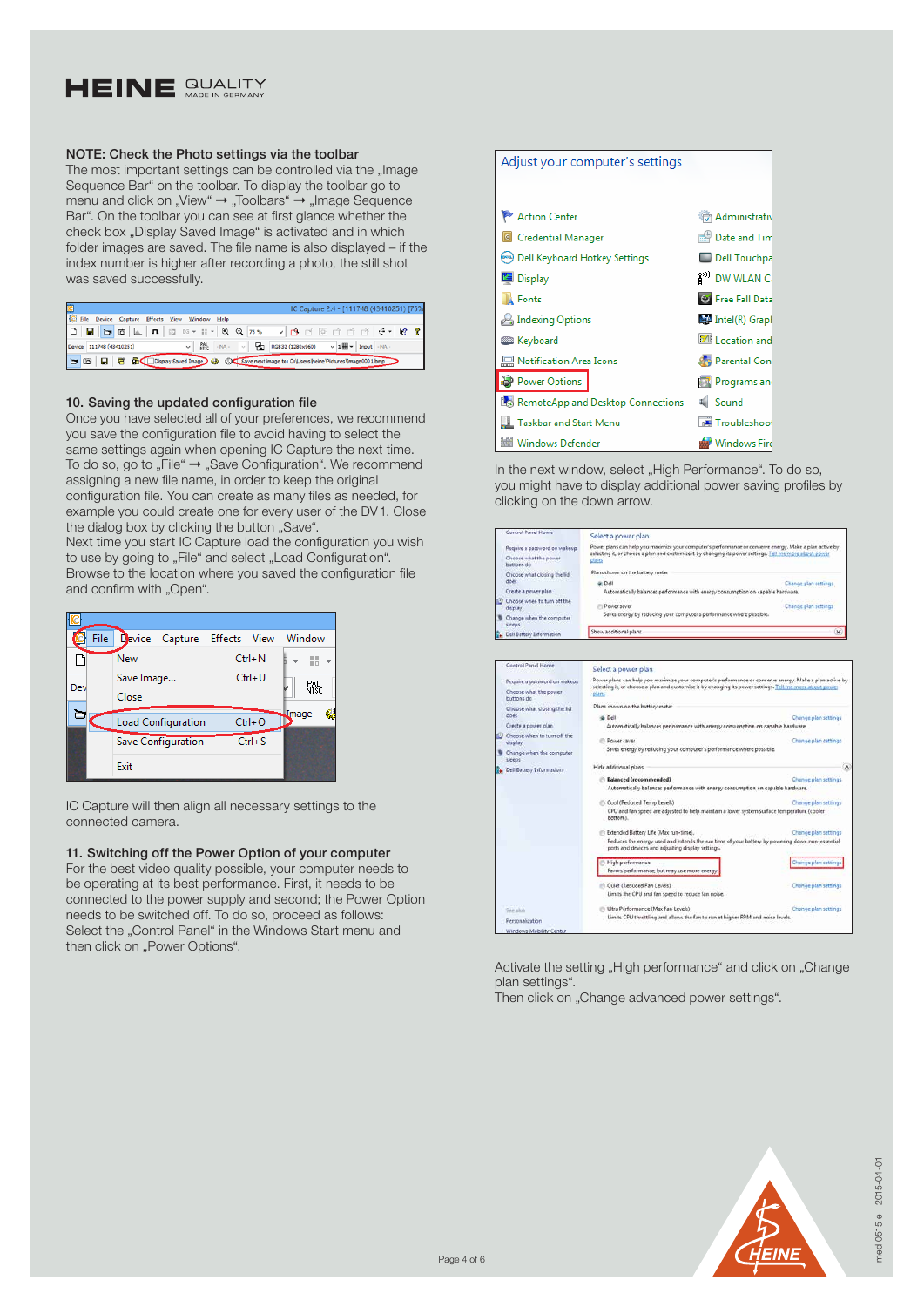

| Change settings for the plan: High performance                            |                 |                        |  |  |  |  |  |  |
|---------------------------------------------------------------------------|-----------------|------------------------|--|--|--|--|--|--|
| Choose the sleep and display settings that you want your computer to use. |                 |                        |  |  |  |  |  |  |
|                                                                           | On battery      | Plugged in             |  |  |  |  |  |  |
| Dim the display:                                                          | 2 minutes<br>۰  | 4 minutes              |  |  |  |  |  |  |
| Turn off the display:                                                     | 30 minutes<br>۰ | 1 hour<br>۰            |  |  |  |  |  |  |
| Put the computer to sleep:                                                | 30 minutes<br>۰ | 1 hour                 |  |  |  |  |  |  |
| Adjust plan brightness:                                                   | 漛               | 渶                      |  |  |  |  |  |  |
| Change advanced power settings                                            |                 |                        |  |  |  |  |  |  |
| Restore default settings for this plan                                    |                 |                        |  |  |  |  |  |  |
|                                                                           |                 | Save changes<br>Cancel |  |  |  |  |  |  |

In the following window browse to the entry "USB settings" and click on "+" to change the setting. Then select "Disabled" for both "On battery" and "Plugged in" by clicking on the entry highlighted in blue. Close the window by clicking "Apply" and confirm with "OK".



Select "Never" in all drop-down windows of the newly opened window as shown below.

| Change settings for the plan: High performance                            |              |                   |                   |        |
|---------------------------------------------------------------------------|--------------|-------------------|-------------------|--------|
| Choose the sleep and display settings that you want your computer to use. |              |                   |                   |        |
|                                                                           | On battery   |                   | <b>Plugged</b> in |        |
| Dim the display:                                                          | Never        | Never<br>۰        |                   |        |
| Turn off the display:<br>Θ                                                | <b>Never</b> | <b>Never</b><br>۰ |                   |        |
| Put the computer to sleep:                                                | <b>Never</b> | <b>Never</b><br>۰ | ▼                 |        |
| Adjust plan brightness:                                                   |              | 渶                 | 渶                 |        |
| Change advanced power settings                                            |              |                   |                   |        |
| Restore default settings for this plan                                    |              |                   |                   |        |
|                                                                           |              |                   | Save changes      | Cancel |

Close the window by clicking "Save changes".

## 12. Tips & Tricks

#### A) Change image orientation

The easiest way to change the image orientation is by using the arrows and drop-down window at the right end of the "Device bar".

| <b>FPS</b> | 20.00                           |  |  |  |
|------------|---------------------------------|--|--|--|
| lideo      | 0001 15-03-18 <time>.avi</time> |  |  |  |

Once you found the correct setting make sure to save the configuration via "File" ➞ "Save Configuration" as otherwise it needs to be set again when opening IC Capture the next time.

#### B) Influences on colour display

As computer screens are usually not colour calibrated the appearance of colours in a video can differ. Only by using a colour calibrated screen is it possible to guarantee that the colour on the screen is correct.

#### C) Adjust the colour – white balance

If you are not satisfied with the colour of the video image, first try restarting IC Capture and reloading the configuration file. Then aim the instrument at a white piece of paper and align the illuminated field with the camera. Compare the colours seen at the screen with the illuminated paper. If you feel they don't match (i.e. the paper doesn't appear white), change the adjustment of the white balance by performing the following steps while still illuminating the white piece of paper: Click on "Device"  $\rightarrow$  "Properties".

|       | File Device Capture Effects View |            | Win |
|-------|----------------------------------|------------|-----|
| η     | Live                             | $Ctrl + L$ | B١  |
| Devic | Properties                       |            |     |
| a     | <b>Reset Properties</b>          |            |     |
|       | Binning                          |            |     |
| ь     | Drive Control                    |            | ed  |
|       | Noise reduction                  |            |     |
|       | Rotation                         |            | n   |
|       | DeBayering                       |            |     |
|       | <b>ROI</b>                       |            |     |
|       |                                  |            |     |

Click the button "One-Push". Make sure that "Auto" is NOT activated and "Grey World" is chosen for the White Balance Mode drop down.

| Color Exposure Dnage Partisiscan Special |                               |   |    |      |                          |
|------------------------------------------|-------------------------------|---|----|------|--------------------------|
| Hue                                      |                               |   | 0  | ÷    |                          |
| Saturation                               |                               |   | 64 | ÷    |                          |
| WhiteBalance.                            | Auto ConePush                 |   |    |      |                          |
|                                          | WhiteBalance Mode Carey World |   |    |      | $\overline{\phantom{a}}$ |
| Auto-Preset                              | Arry.                         |   |    |      |                          |
| Temperature Preset                       | Daybglott                     |   |    |      | ٠                        |
| Temperature                              |                               |   |    | 6000 |                          |
| White Balance Red                        |                               |   |    | 173  | ٠                        |
| White Balance Green                      |                               |   |    | 64   | ÷                        |
| White Balance Blue                       |                               | o |    | 103  | ÷                        |
| Color Enhancement V Enable               |                               |   |    |      |                          |